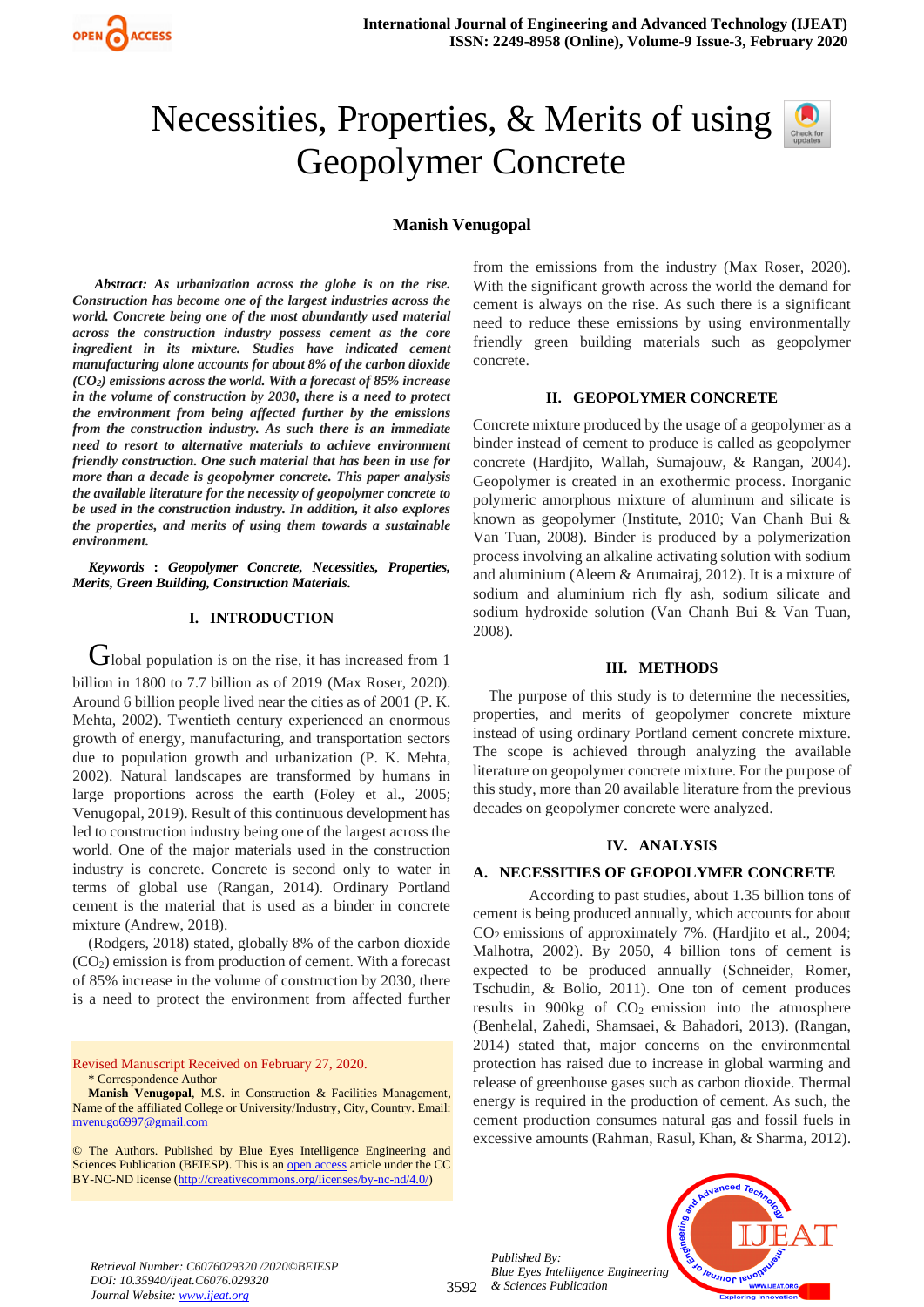(Rahman et al., 2012) stated that, the raw materials and fossil fuels that is consumed in the cement production is extremely high and account for 20-25% of cement production cost. In addition, resistance to acids and sulfates is of concern for ordinary Portland cement despite being used in a large scale for infrastructure construction (Thokchom, Ghosh, & Ghosh, 2009). Concrete structures designed to last for 50 years have deteriorated early within 20 to 30 years in corrosive environment (K. P. Mehta, 2001).

With environmental protection becoming significantly important across the globe, there is an immediate need to resort towards sustainable and green building materials such as geopolymer concrete.

# **B. PROPERTIES OF GEOPOLYMER CONCRETE**

Extensive research have been conducted on the various properties of geopolymer concrete indicating the properties of geopolymer concrete. (Hardjito et al., 2004) stated that, compressive strength of geopolymer concrete depends on concentration of sodium hydroxide, curing time, and curing temperature. Increase in these factors resulted in increase in the compressive strength (Hardjito et al., 2004; Van Chanh Bui & Van Tuan, 2008). For a similar mix of geopolymer concrete compared to an ordinary Portland cement concrete, the compressive strength rises by  $1.5$  times (Aleem  $\&$ Arumairaj, 2012). (Hardjito et al., 2004) stated that, there were no degradation in the compressive strength and any sign of setting of geopolymer concrete for 120 minutes. This indicates the superior workability of geopolymer concrete without any signs of reduction in the compressive strength. (Wallah, 2009) stated that, long term properties such as the drying shrinkage and creep of geopolymer concrete is very low compared to ordinary Portland cement concrete.

(Van Chanh Bui & Van Tuan, 2008) stated that, geopolymer concrete is resistant against corrosion and suitable for tough environmental conditions involving acid and salt because of the absence of limestone. (Thokchom et al., 2009) performed an experimental analysis on geopolymer concrete by exposing them to sulfuric acid for 18 weeks. Results indicated they are highly resistant against them. Similarly (Song, Marosszeky, Brungs, & Munn, 2005) stated that, geopolymer concrete has excellent durability by exposing them for 56 days to 10% sulfuric acid. Compared to ordinary Portland cement concrete, geopolymer concrete loses weight by 0.5% when it is exposed to 3% sulfuric acid (Al Bakri et al., 2012). (Rangan, 2014) conducted an experiment on geopolymer concrete by exposing them to 5% sulfate solution for a period of 1 year. Results indicated that they are highly resistant to sulfate attack.

# **C. MERITS OF USING GEOPOLYMER CONCRETE**

Fly ash is by product of thermal power plants. Increase in power consumption produces more fly ash (Van Chanh Bui & Van Tuan, 2008). (Aleem & Arumairaj, 2012) stated that, geopolymer concrete can be used in precast industries. No landfills will be required for dumping of fly ash, since it is being used in producing the geopolymer concrete. Therefore, using fly ash in geopolymer concrete is environmentally friendly. (Rangan, 2014) stated that, as geopolymer concrete are resistant to sulphate attacks. Results of which eliminates expansion, spalling, and cracking of concrete which are present in ordinary Portland cement concrete. (Van Chanh

Bui & Van Tuan, 2008) stated that, geopolymer concrete is resistant against corrosion and suitable for tough environmental conditions involving acid and salt because of the absence of limestone. (Al Bakri et al., 2012) stated that, geopolymer concrete can be used for marine construction due to its resistance against aggressive environment.

# **V. RESULTS**

From the analysis performed on the past literature available, these results were derived.

- Geopolymer concrete has a higher compressive strength (Aleem & Arumairaj, 2012) & durability (Song, Marosszeky, Brungs, & Munn, 2005) compared to the ordinary Portland cement concrete.
- In comparison to ordinary Portland cement concrete, geopolymer concrete has a higher resistance to acid and aggressive environment (Van Chanh Bui & Van Tuan, 2008).
- Geopolymer concrete has a higher sulfate resistance compared to ordinary Portland cement concrete (Thokchom et al., 2009).

# **VI. CONCLUSION**

Geopolymer concrete has been studied for more than a decade now. Tons of research have been carried out globally to show the merits of this sustainable material instead of the ordinary Portland cement. Research indicates geopolymer concrete to be a potential material to replace the ordinary Portland cement concrete. Current knowledge from past studies show that, the strength and durability of geopolymer concrete is higher compared to the ordinary Portland cement concrete. In addition, it also shows that Geopolymer concrete tends to be more resistant to acid and aggressive environment compared to Portland cement concrete.

The usage of geopolymer concrete will lead to a reduction in the production of ordinary Portland cement concrete. Result of which will be a decrease in carbon dioxide emissions into the atmosphere. Geopolymer concrete is produced with the help of fly ash which is a waste or by product material from the steel industry. Therefore, resulting in reducing and recycling the fly ash produced which tends to be beneficial for the environment. In addition, geopolymer concrete has good corrosion resistance, drying shrinkage and creep which will aid in constructing sustainable long-lasting structures.

# **REFERENCES**

- 1. Al Bakri, A. M., Kamarudin, H., Bnhussain, M., Nizar, I. K., Rafiza, A., & Zarina, Y. (2012). The processing, characterization, and properties of fly ash based geopolymer concrete. Rev. Adv. Mater. Sci, 30(1), 90-97.
- 2. Aleem, M. A., & Arumairaj, P. (2012). Geopolymer concrete–a review. International journal of engineering sciences & emerging technologies, 1(2), 118-122.
- 3. Andrew, R. M. (2018). Global CO 2 emissions from cement production. Earth System Science Data, 10(1), 195.
- 4. Benhelal, E., Zahedi, G., Shamsaei, E., & Bahadori, A. (2013). Global strategies and potentials to curb CO2 emissions in cement industry. Journal of cleaner production, 51, 142-161.
- 5. Foley, J. A., DeFries, R., Asner, G. P., Barford, C., Bonan, G., Carpenter, S. R., . . . Gibbs, H. K. (2005). Global consequences of land use. science, 309(5734), 570-574.

3593 *& Sciences Publication Published By: Blue Eyes Intelligence Engineering*